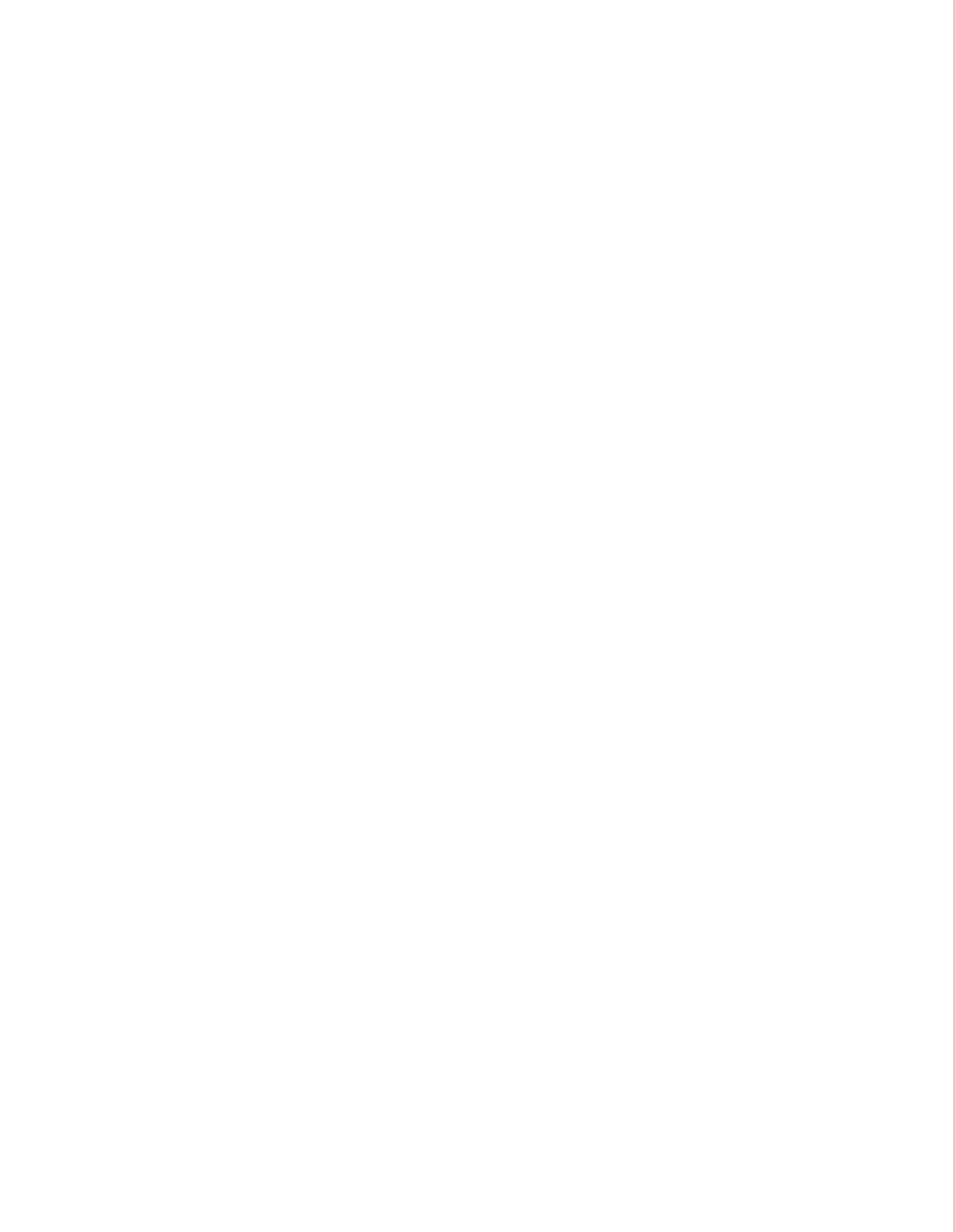

## **APPENDIX 3.6-B: WATER USE ASSESSMENT**

This Technical Memorandum (TM) presents an analysis and evaluation of anticipated water use requirements for both the construction and operation of the Central Valley Wye alternatives. This TM also identifies current water use (most of which is agricultural) at the Central Valley Wye alternatives, and likely water supply sources to meet the anticipated high-speed rail (HSR) water demand for construction.

### **Executive Summary**

The Central Valley Wye alternatives share termini at Henry Miller Road/Carlucci Road on the west, Ranch Road/State Route (SR) 99 on the north, and Avenue 19 near Madera Acres on the south. The alignments would cross rural areas in unincorporated Merced and Madera Counties, and would travel through the southern portion of Chowchilla and the rural-residential community of Fairmead. Volume 3 of this *Merced to Fresno Section: Central Valley Wye Final Supplemental Environmental Impact Report (EIR)/Supplemental Environmental Impact Statement (EIS)* provides detailed design drawings that support the descriptions of the Central Valley Wye alternatives.

The HSR alignment would be entirely grade-separated, meaning that the HSR would cross roads, railroads, and other transport facilities using overheads or underpasses thereby allowing the HSR to operate independently of other modes of transport. HSR rights-of-way would be fenced to prohibit public or vehicle access. The Central Valley Wye project footprint would consist primarily of the train right-of-way in an area typically 120 feet wide. Grade separations, traction power (electrical) facilities, and the four-track portions of the wye that allow for bidirectional travel would require additional right-of-way.

Analysts used the same water use factors (facilities and use rates) identified for the HSR project in the Fresno to Bakersfield Section to estimate water demand for construction and operation of the Central Valley Wye alternatives. Analysts then evaluated existing water use along each alignment alternative and compared it to the future estimated HSR demand. This comparison indicated that construction of the Central Valley Wye alternatives would result in a net decrease in annual water consumption where the construction activities occur. In these areas, construction demand for water would be an estimated 18 percent of existing water use.

Because the Central Valley Wye alternatives do not include any HSR stations or maintenance facilities, there would be no project-related demand for water during operation and maintenance of the selected Central Valley Wye alternative. Most of the land that would be utilized in the Central Valley Wye resource study area (RSA) is currently in agricultural use and the Central Valley Wye alternatives would permanently remove that land from agricultural production. Additionally, temporary construction easements (TCEs) would be required to support construction activities along the Central Valley Wye alternatives and would generally be located adjacent to active construction areas, thereby temporarily removing additional agricultural lands from production. It is assumed that once construction of the Central Valley Wye is completed, those agricultural lands affected by TCEs would be returned to agricultural use.

Because of this, and because the project would not require water after the construction period, annual water use for that land during project operations would be less than water use for the same land prior to the project.

#### **Background**

The California High-Speed Rail Authority (Authority), a state governing board formed in 1996, has responsibility for planning, designing, constructing, and operating the HSR. When completed, the HSR system would provide intercity, high-speed service on more than 800 miles of tracks throughout California, connecting the major population centers of Sacramento, the San Francisco Bay Area, the Central Valley, Los Angeles, the Inland Empire, Orange County, and San Diego.

The HSR system, shown on the cover, is divided into 12 sections. The Central Valley Wye would connect the San Jose to Merced Section on the west to the Merced to Fresno Section on the

California High-Speed Rail Authority **August 2020** 2020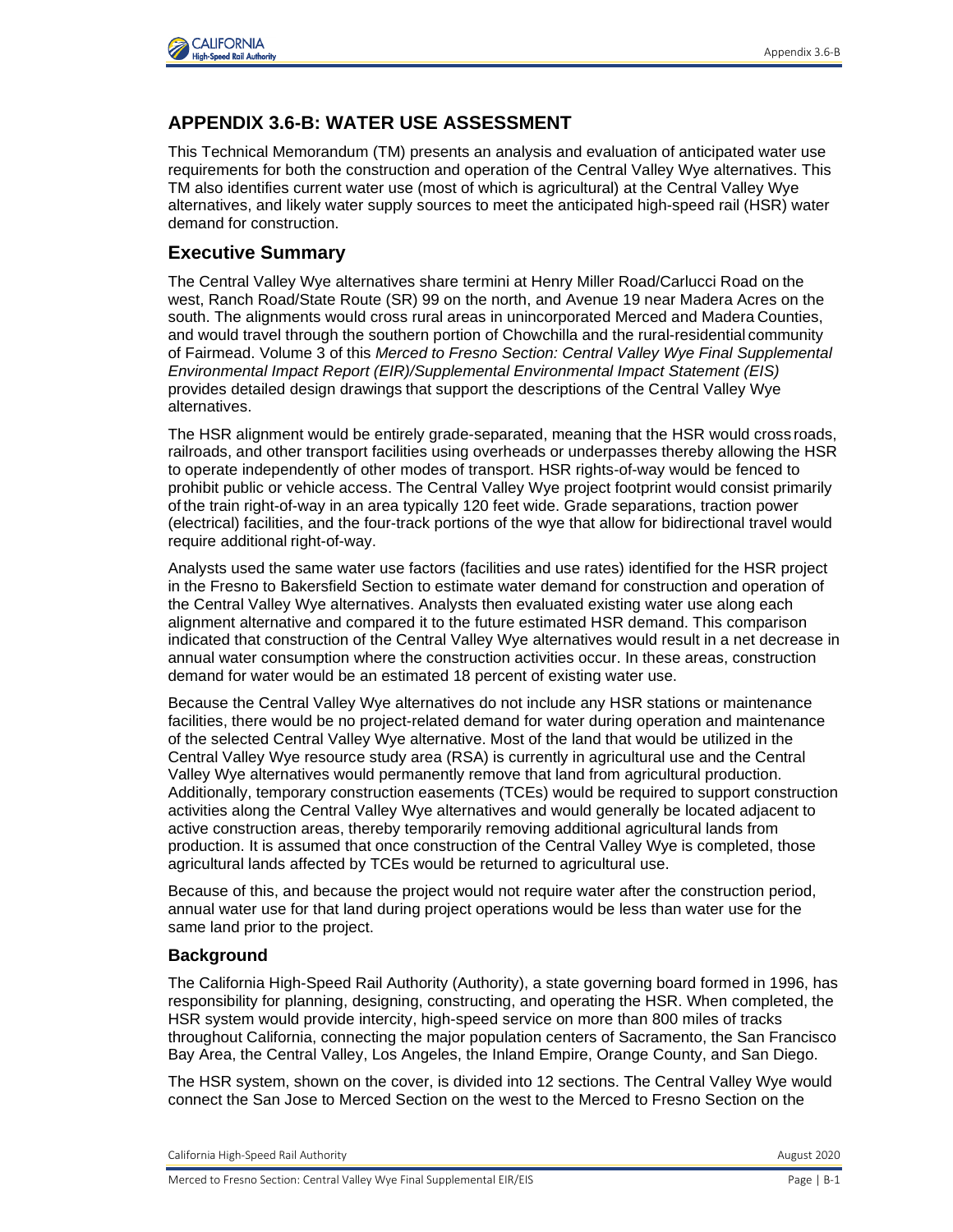

east. From there, it would connect to the Southern California HSR sections to the south and to the Merced to Sacramento HSR Section to the north. The project runs through portions of Merced and Madera counties; the exact length at build-out (57 to 61 miles) would depend on the alternative selected for the final alignment. The Central Valley Wye consists of four alternatives, one of which would be selected as the preferred alternative:

- SR 152 (North) to Road 13 Wye
- SR 152 (North) to Road 19 Wye
- Avenue 21 to Road 13 Wye
- SR 152 (North) to Road 11 Wye

Beginning at Carlucci Road, the western boundary of the project, the RSA extends eastward along Henry Miller Road, SR 152, and Avenue 21. The northbound portions of the alignment alternatives then divert to the north along Road 13 and Road 18 to SR 99, ending at the intersection of SR 99 and Ranch Road in Merced County. The southbound portions of the alignment alternatives extend eastward to locations east of SR 99, then divert to the south and continue along the BNSF rail line, ending at Avenue 17 in Madera Acres, in Madera County.

### **Methodology**

This analysis consisted of the following steps:

- 1. Reviewed existing relevant information, reports, and documents to identify project features and activities that would require significant water usage during both the construction and operation of this section of the HSR.
- 2. Identified the expected land requirements for the track alignments, as well as passenger loading estimates and staffing requirements for operating and maintaining each feature, during both construction and operation at full build-out operation.
- 3. Developed water demand estimates for both construction and long-term operation of the planned facilities and track alignments. The water demand estimate for construction is based on the estimated one-time, 5-year construction period concluding in 2022. The annual water use estimate is based on full build-out in 2040.
- 4. Determined existing water use at the sites where the HSR system would be constructed and operated. Parcel land use information was identified, and then county-specific water use rates developed from recent data were applied.
- 5. Identified available existing water supply and additional water supply sources, if needed, to provide the required water to each section feature, during both construction and long-term operation. A more detailed description of the approach for each step is provided below.

#### **Identification of Project Features with Significant Water Usage**

Relevant project documents were reviewed to identify project elements that would have significant water demand requirements. Based on this review, the project was determined to require significant water usage only during construction.

During project operation, the project would not require water. Also, the radio towers, traction power substations, and switching and paralleling stations are unmanned, remotely-operated facilities with no dedicated water supply and no water use requirements. Therefore, no water use analysis was required for the Central Valley Wye for the operation of the HSR system.

#### **Estimating Future Water Demand Requirement for the Central Valley Wye**

This section describes the relevant information and assumptions used to estimate the future water demand for each Central Valley Wye alternative. Water demand estimates were developed only for construction activities because no HSR stations or maintenance facilities would be constructed for the Central Valley Wye. As a result, there would be no water usage for operations of the Central Valley Wye. The different water use factors and estimated future water demand for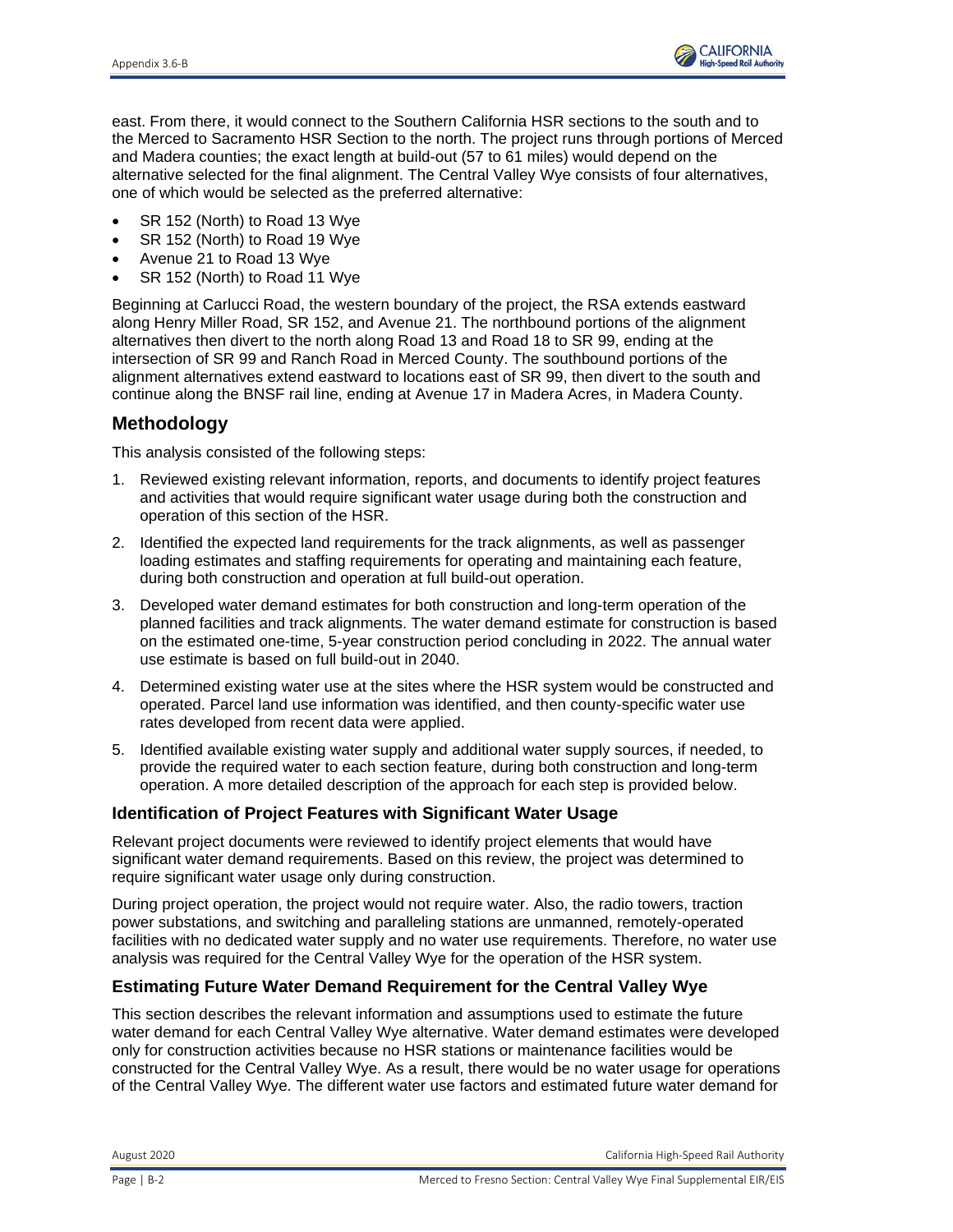

each facility is summarized in Table 1 in the following section. The process for estimating water demand for construction of each wye alternative included the following:

- Identification of the construction footprint for each of the four wye alternatives
- Identification of the different construction components associated with construction of the track, including:
	- Manufacturing concrete
	- Earthwork and soil conditioning
	- Dust suppression
	- Landscaping

Water usage estimates were developed for construction of the track based on anticipated project construction schedule. This schedule is discussed in more detail below in the "Water Supply to Serve Construction" section. The total estimated construction water usage was annualized over a 5-year construction period. This information is summarized in Table 2 in the following section.

#### **Existing Water Use and Water Supply Sources**

Existing land use information was evaluated for each Central Valley Wye alternative based on county parcel information and aerial photo agricultural interpretation. The predominant land use for each alternative is agricultural (ranging from 86 percent to 92 percent). Other land uses are residential, commercial, community facilities, and vacant or other. The land use factors to determine existing water use for land currently in residential, commercial, community facilities, and vacant and other uses are the same factors utilized in the Madera County Integrated Regional Water Management Plan (2008).

To determine water use for the agricultural areas, the same factors used for the Fresno to Bakersfield Section were applied to the Central Valley Wye. In addition, two California Department of Water Resources (DWR) documents containing detailed water use information for specific crops were consulted. One of those documents, *Crop Water Use in California*, Bulletin 113-4, April 1986, provided specific water use for individual crops. It also provided county-specific data for analysis of specific water rates for Merced and Madera Counties, where agricultural water use varies widely for different crops, such as 1.1 acre-feet per acre per year (ac-ft/ac/year) for grain compared to 6.7 ac-ft/ac/year for rice. Based on the data, the average water use for all crops in these two counties was reported as:

- Merced County  $-3.8$  ac-ft/ac/year
- Madera County 3.6 ac-ft/ac/year

The second document consulted was the more recent DWR 2001 crop use water rates table, which also provided specific crop water use rates by county, showing a slight reduction in average water use from 1986 to 2000. In this table, water use varies from 1.4 ac-ft/ac/year for grain to 5.6 ac-ft/ac/year for rice. The average water use for all crops in these two counties was reported as:

- Merced County 3.3 ac-ft/ac/year
- Madera County 3.5 ac-ft/ac/year

These more recent water use rates were applied to the agricultural area for each of the four wye alternatives. The rates then were used to calculate existing water use for the project footprint of each alternative in each county. The resulting existing water use for each Central Valley Wye alternative is shown in Table 1.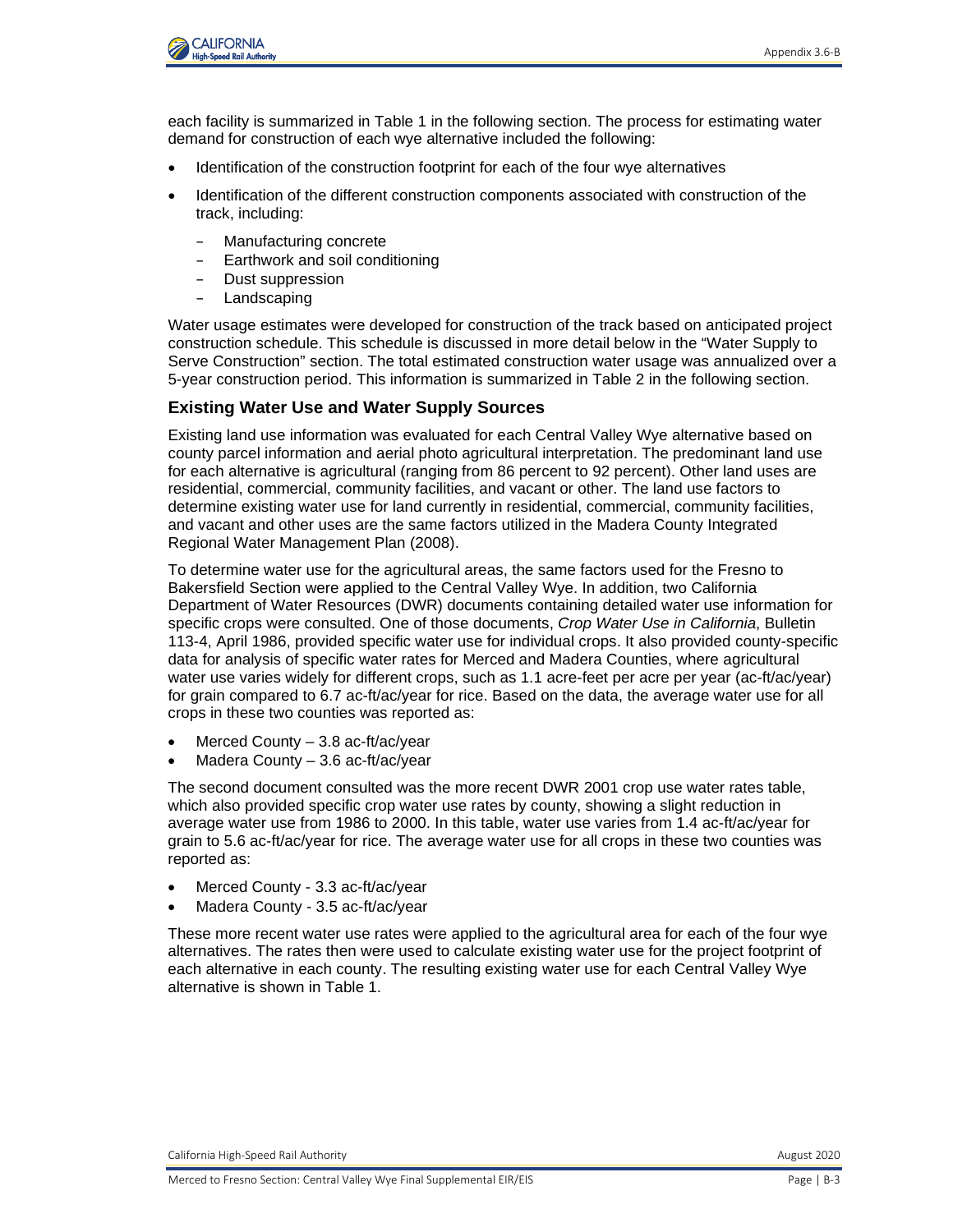#### **Table 1 Existing Water Use by Alternative**

| <b>Distance</b>                           | <b>Land Use</b>                           | <b>Acres</b> | <b>Water Use</b><br><b>Factors (acre</b><br>feet/acre/year) | <b>Annual Water</b><br>Use (acre<br>feet/year) |
|-------------------------------------------|-------------------------------------------|--------------|-------------------------------------------------------------|------------------------------------------------|
|                                           | SR 152 (North) to Road 13 Wye Alternative |              |                                                             |                                                |
|                                           | Residential                               | 98.6         | 3.2                                                         | 315                                            |
|                                           | Commercial                                | 11.2         | 1.9                                                         | 21                                             |
|                                           | <b>Community Facilities</b>               | 53.6         | 1.9                                                         | 102                                            |
|                                           | Agricultural                              | 2,334        |                                                             |                                                |
| 52 miles                                  | Merced County                             | 759          | 3.3                                                         | 2,505                                          |
|                                           | Madera County                             | 1,575        | 3.5                                                         | 5,512                                          |
|                                           | Vacant and Other                          | 547          | 2.7                                                         | 1,476                                          |
|                                           | Total                                     | 3,044.1      |                                                             | 9,932                                          |
| SR 152 (North) to Road 19 Wye Alternative |                                           |              |                                                             |                                                |
|                                           | Residential                               | 152.4        | 3.2                                                         | 488                                            |
|                                           | Commercial                                | 10.5         | 1.9                                                         | 20                                             |
|                                           | <b>Community Facilities</b>               | 73.0         | 1.9                                                         | 139                                            |
| 55 miles                                  | Agricultural                              | 2,583.1      |                                                             |                                                |
|                                           | Merced County                             | 938.5        | 3.3                                                         | 3,097                                          |
|                                           | Madera County                             | 1,644.6      | 3.5                                                         | 5,756                                          |
|                                           | Vacant and Other                          | 610.1        | 2.7                                                         | 1,647                                          |
|                                           | Total                                     | 3,429.0      |                                                             | 11,147                                         |
| Avenue 21 to Road 13 Wye Alternative      |                                           |              |                                                             |                                                |
|                                           | Residential                               | 23.0         | 3.2                                                         | 73                                             |
| 53 miles                                  | Commercial                                | 3.3          | 1.9                                                         | 6                                              |
|                                           | <b>Community Facilities</b>               | 55.9         | 1.9                                                         | 106                                            |
|                                           | Agricultural                              | 2,347.1      |                                                             |                                                |
|                                           | <b>Merced County</b>                      | 665.0        | 3.3                                                         | 2,194                                          |
|                                           | Madera County                             | 1,682.1      | 3.5                                                         | 5,887                                          |
|                                           | Vacant and Other                          | 240.1        | 2.7                                                         | 648                                            |
|                                           | Total                                     | 2,669.3      |                                                             | 8,916                                          |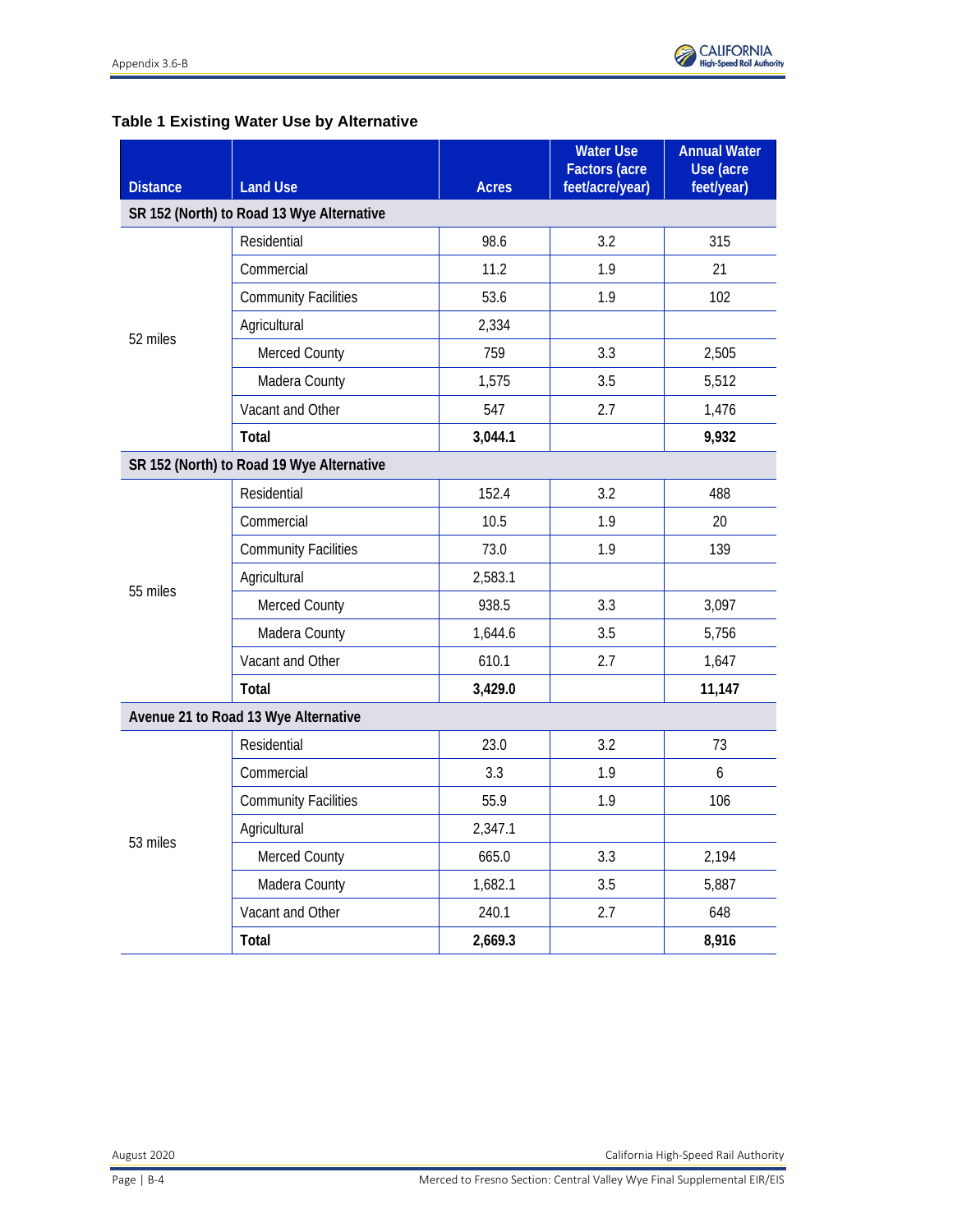

| <b>Distance</b> | <b>Land Use</b>                           | <b>Acres</b> | <b>Water Use</b><br><b>Factors (acre</b><br>feet/acre/year) | <b>Annual Water</b><br>Use (acre<br>feet/year) |
|-----------------|-------------------------------------------|--------------|-------------------------------------------------------------|------------------------------------------------|
|                 | SR 152 (North) to Road 11 Wye Alternative |              |                                                             |                                                |
| 51 miles        | Residential                               | 70.1         | 3.2                                                         | 224                                            |
|                 | Commercial                                | 9.9          | 1.9                                                         | 19                                             |
|                 | <b>Community Facilities</b>               | 23.0         | 1.9                                                         | 44                                             |
|                 | Agricultural                              | 2,308.4      |                                                             |                                                |
|                 | Merced County                             | 773.1        | 3.3                                                         | 2,551                                          |
|                 | Madera County                             | 1,535.3      | 3.5                                                         | 5,374                                          |
|                 | Vacant and Other                          | 422.6        | 2.7                                                         | 1,141                                          |
|                 | Total                                     | 2,833.9      |                                                             | 9,352                                          |

- Water use factors are taken from the Fresno Urban Water Management Plan, Table 6.4, except for agricultural use. Water use factors, except for agricultural use, are assumed to be the same for Madera and Merced counties.

- Areas of land use are calculated based on the wye alternatives plans.

- Agricultural water use factors were calculated using the water use rates provided in *Calculating California Cropping Patterns in 2050* (Howitt et al. 2008) and the land use data for crop types provided in DWR 2001 crop usage for counties.

Water is provided in the Central Valley Wye RSA by 10 public water suppliers that obtain their water primarily from the Central Valley Project or the Merced River. In addition, private groundwater wells are a major water supply source. Consistent with the agricultural nature of the RSA, water is used primarily for agriculture. The water suppliers and acreage that each supplier covers are shown below:

- San Luis-Delta Mendota Water Authority/1,100,000 acres
- Henry Miller Reclamation District/45,000 acres
- Central California Irrigation District/143,000 acres
- Chowchilla Water District/85,000 acres
- City of Chowchilla Department of Public Works/4,900 acres
- Le Grand-Athlone Water District/24,600 acres
- Merced Irrigation District/164,000 acres
- Madera County Maintenance District 33/Not Available
- Madera Valley Water Company/1,300 acres
- Madera Irrigation District/131,600 acres

The Central Valley Wye alternatives are located in or near the service areas of the suppliers listed above which rely predominately on surface water. In addition, the Central Valley Wye could also use groundwater for some of the construction-related activities. According to the United States Geological Surveys (USGS) California Water Sciences Center, while surface water for agriculture is used when it is available (via the Central Valley Project and Merced River), the San Joaquin Basin also relies heavily on groundwater. USGS estimates that groundwater accounts for approximately 33 percent of the annual supply of water used for both agricultural and urban purposes in the basin (USGS 2016). Existing water use within the Central Valley Wye project footprint, primarily for agriculture, is 8,916 acre-feet/year to 11,147 acre-feet/year, using both surface water and groundwater. Annual water use for construction would be 1,405 acre-feet/year (14.1 percent of existing water use) under SR 152 (North) to Road 13 Wye Alternative, 1,519 acre-feet/year (13.6 percent of existing water use) under SR 152 (North) to Road 19 Wye Alternative, 1,286 acre-feet/year (14.4 percent of existing water use) under Avenue 21 to Road 13 Wye Alternative, and 1,304 acre-feet/year (13.9 percent of existing water use) under SR 152 (North) to Road 11 Wye Alternative within the project footprint. Using the USGS estimate of 33 percent groundwater usage in the San Joaquin Basin, existing groundwater use within the public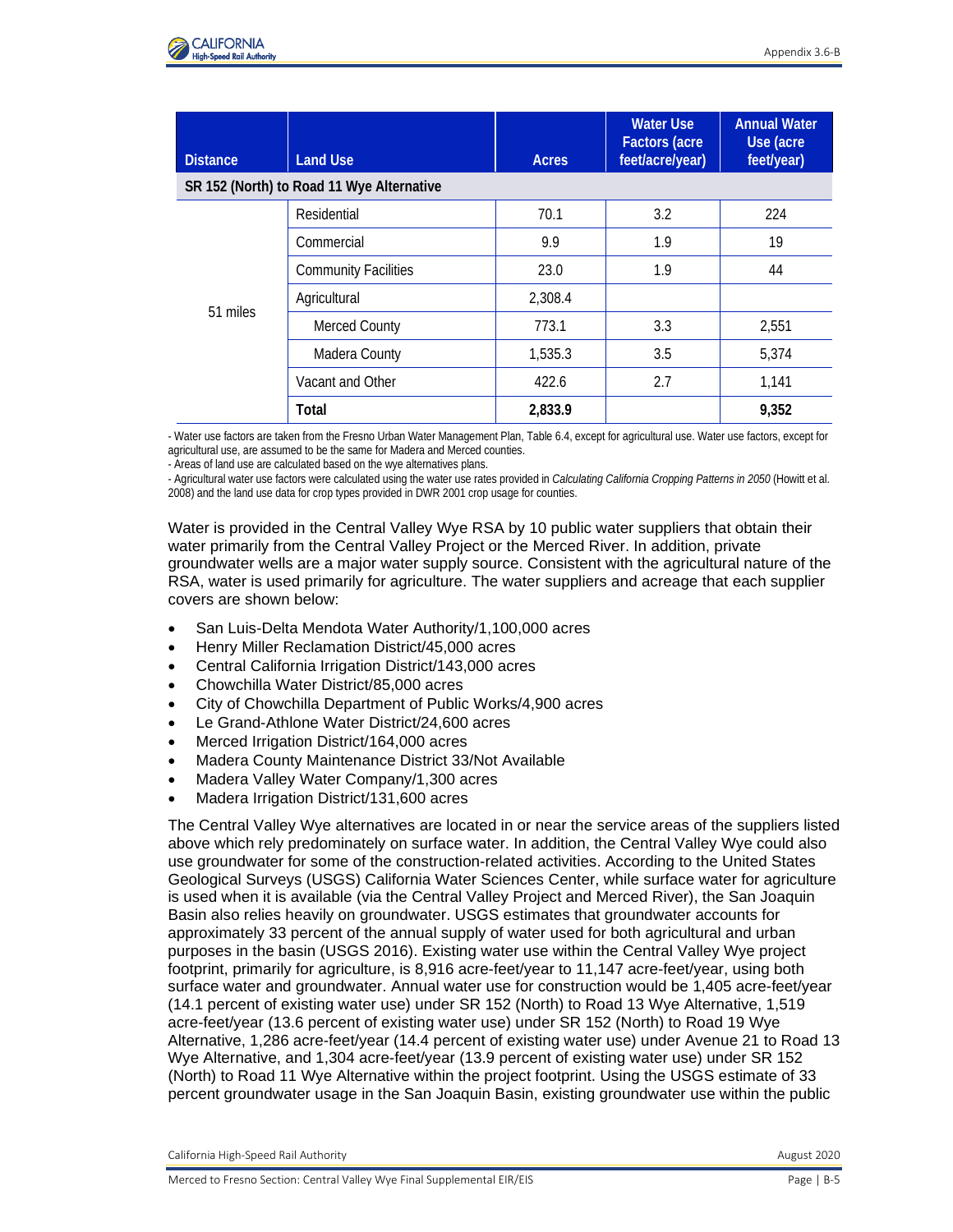

utilities and energy RSA for irrigation would be 3,278 acre-feet/year under the SR 152 (North) to Road 13 Wye Alternative, 3,679 acre-feet/year under the SR 152 (North) to Road 19 Wye Alternative, 2,942 acre-feet/year under the Avenue 21 to Road 13 Wye Alternative, and 3,086 acre-feet/year under the SR 152 (North) to Road 11 Wye Alternative. Consequently, the amount of groundwater used for construction could be approximately 424 to 501 acre-feet/year, assuming 33 percent of the 1,286 to 1,519 acre-feet/year used for construction is drawn from groundwater sources. This amount of groundwater would be considerably less than the current estimated groundwater use within the project footprints. It is likely further that reductions in groundwater use for construction could be achieved though implementation of the Authority's Water Conservation Policy, which requires use of non-potable water, non-water dust suppressants, and other water conservation measures.

#### **Water Supply to Serve Construction**

The amount of water that would be used during construction was estimated for concrete work, earthwork and dust control, and irrigation for reseeding and landscaping for the track alignments (Table 2).

Analysts used industry construction standards to estimate the amount of concrete needed to construct track alignments and associated viaducts and bridges. These quantities were used to estimate the amount of concrete required for construction of elevated, retained fill, and belowgrade sections of track required for each Central Valley Wye alignment (estimated at 21 to 28 cubic yards of concrete per foot of track). Water needed for concrete batch plants during track construction was estimated at 31 gallons per cubic yard of concrete.

Water demand for earthwork compaction was calculated for an optimum moisture content of 10 percent by volume and water demand for dust control was estimated to occur for 180 days at each section of the track. Lastly, water demand for seed germination and irrigation was estimated for 70 percent of the track right-of-way.

|                                           |                                           |                                             | <b>Water Use</b>                     |                        |  |
|-------------------------------------------|-------------------------------------------|---------------------------------------------|--------------------------------------|------------------------|--|
|                                           | <b>Construction Activity</b>              | <b>Annual</b>                               | <b>Total 5-Year Construction Use</b> |                        |  |
| Length of<br><b>Construction</b>          |                                           | <b>Construction Use</b><br>(acre-feet/year) | Acre-Feet                            | <b>Million Gallons</b> |  |
|                                           | SR 152 (North) to Road 13 Wye Alternative |                                             |                                      |                        |  |
| 52 miles                                  | Concrete Work                             | 8                                           | 38.5                                 | 13                     |  |
|                                           | Earthwork                                 | 243                                         | 1213.4                               | 395                    |  |
|                                           | <b>Dust Control</b>                       | 942                                         | 4,708.2                              | 1,534                  |  |
|                                           | Landscaping                               | 213                                         | 1,065.3                              | 347                    |  |
|                                           | Total                                     | 1,405                                       | 7,025.4                              | 2,289                  |  |
| SR 152 (North) to Road 19 Wye Alternative |                                           |                                             |                                      |                        |  |
| 55 miles                                  | Concrete Work                             | 9                                           | 46.2                                 | 15                     |  |
|                                           | Earthwork                                 | 209                                         | 1,045.3                              | 341                    |  |
|                                           | <b>Dust Control</b>                       | 1,061                                       | 5,303.7                              | 1,728                  |  |
|                                           | Landscaping                               | 240                                         | 1,200.1                              | 391                    |  |
|                                           | Total                                     | 1,519                                       | 7,595.3                              | 2,475                  |  |

#### **Table 2 Construction Water Use by Alternative and Activity**

August 2020 California High-Speed Rail Authority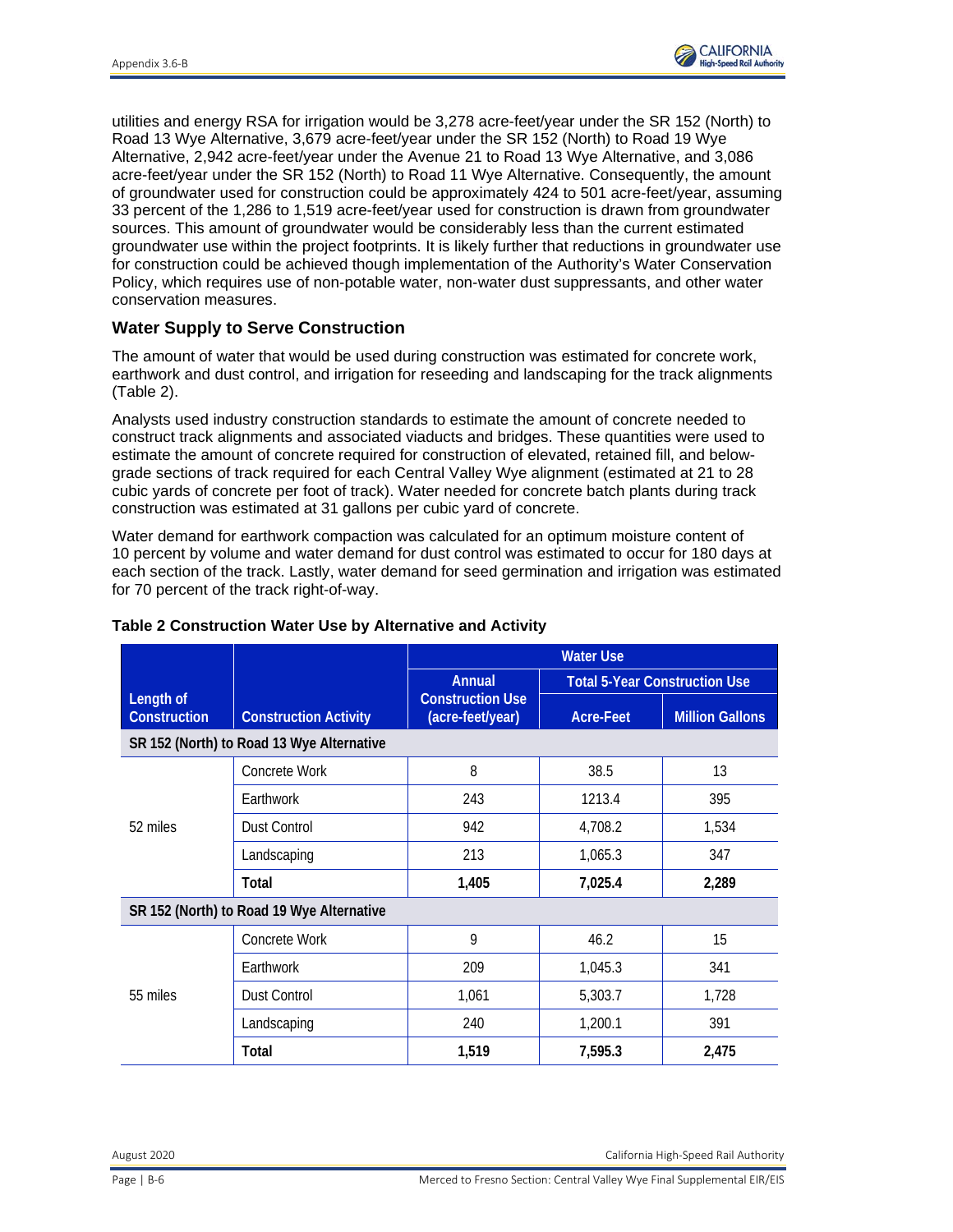

|                                           |                              |                                                       | <b>Water Use</b>                     |                        |
|-------------------------------------------|------------------------------|-------------------------------------------------------|--------------------------------------|------------------------|
| Length of<br>Construction                 | <b>Construction Activity</b> | Annual<br><b>Construction Use</b><br>(acre-feet/year) | <b>Total 5-Year Construction Use</b> |                        |
|                                           |                              |                                                       | Acre-Feet                            | <b>Million Gallons</b> |
| Avenue 21 to Road 13 Wye Alternative      |                              |                                                       |                                      |                        |
| 53 miles                                  | Concrete Work                | 7                                                     | 35.8                                 | 12                     |
|                                           | Earthwork                    | 266                                                   | 1,330.1                              | 433                    |
|                                           | <b>Dust Control</b>          | 826                                                   | 4,128.2                              | 1,345                  |
|                                           | Landscaping                  | 187                                                   | 934.1                                | 304                    |
|                                           | Total                        | 1,286                                                 | 6,428.3                              | 2,095                  |
| SR 152 (North) to Road 11 Wye Alternative |                              |                                                       |                                      |                        |
| 51 miles                                  | Concrete Work                | 7                                                     | 34.5                                 | 11                     |
|                                           | Earthwork                    | 222                                                   | 1,110.5                              | 362                    |
|                                           | <b>Dust Control</b>          | 877                                                   | 4,383.4                              | 1,428                  |
|                                           | Landscaping                  | 198                                                   | 991.8                                | 323                    |
|                                           | Total                        | 1,304                                                 | 6,520.3                              | 2,125                  |

- Estimates based on Engineering Footprints

- Annual water use is per year for 5-year construction period.

- Total earthwork and concrete volumes are estimated from conceptual engineering submittal multiplied by the factors developed by the Fresno to Bakersfield Section for each item of work.

Table 3 provides a comparison of annual existing water use and construction water use for the four Central Valley Wye alternatives. As shown, construction of any one of the four alternatives would result in a net decrease in annual water use for that portion of the RSA. Specifically, the table shows that annual water use during construction would be approximately 14 percent of existing annual water use. In other words, current annual water use is substantially greater than would be required for project construction. It is noted that construction water use is not continuous, as needs are often sporadic and a function of the particular construction activities at the time.

As a result, construction demand is frequently offset by water supply system storage, so there would not be a noticeable drop in pressure or flow during construction-related activities. Also, construction contractors sometimes provide water storage on-site, and replacement water can be planned for periods of low demand. These activities also alleviate potential surges in water demand.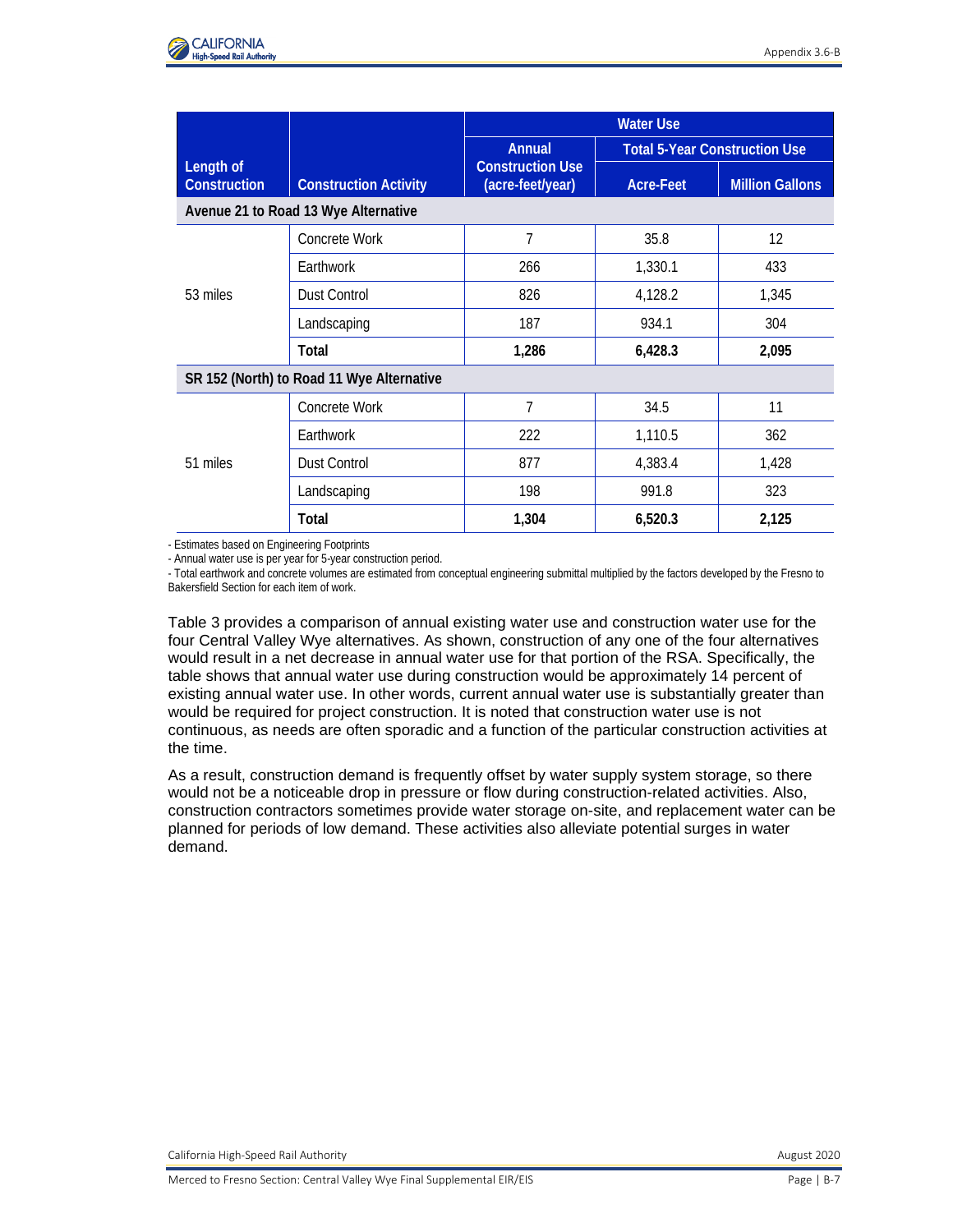#### **Table 3 Annual Construction Water Use Summary**

|                               | Annual Water Use (acre-feet per year) |                         |                                      |
|-------------------------------|---------------------------------------|-------------------------|--------------------------------------|
| <b>Wye Alternative</b>        | <b>Existing Use</b>                   | <b>Construction Use</b> | Percentage of<br><b>Existing Use</b> |
| SR 152 (North) to Road 13 Wye | 9.932                                 | 1.405                   | 14.1                                 |
| SR 152 (North) to Road 19 Wye | 11.147                                | 1.519                   | 13.6                                 |
| Avenue 21 to Road 13 Wye      | 8.916                                 | 1.286                   | 14.4                                 |
| SR 152 (North) to Road 11 Wye | 9,352                                 | 1,304                   | 13.9                                 |

1. Water use factors taken from the Fresno Urban Water Management Plan, Table 6.4 with the exception of agricultural use. Water use factors, except for agricultural use, are assumed to be the same for Santa Clara, San Benito, Merced, Madera and Fresno Counties.

2. Areas of land use are calculated based on Central Valley Wye project footprint.

3. Agricultural water use factors were calculated using the water use rates provided in *Calculating California Cropping Patterns in 2050* (Howitt, et al. 2008) and the land use data for crop types provided in DWR 2001 crop usage for counties.

4. Park and recreational water use data are small and will not be used in the water use analysis

5. No water use factors were available for Roadways/ROW/No Data land uses; therefore an estimated water use factor of 1.9 was applied, as it is likely that water use on such land would not be more than it would for commercial, industrial or institutional land uses.

### **Water Supply Sources for Operation of the Central Valley Wye**

As previously stated, water would not be required for operation of any of the Central Valley Wye alternatives. Also, there would not be a demand for water for landscaping or other maintenance of the alternatives.

#### **Conclusions**

Construction of the Central Valley Wye of the HSR would result in net decrease in annual water consumption to approximately 14 percent of the existing water usage for the project footprint, as summarized in Table 3.

Most of the land utilized in the Central Valley Wye RSA is currently in agricultural use, where peracre water demand ranges from 3.3 to 3.5 acre-feet per year. The Central Valley Wye would permanently remove that land from agricultural production. Additionally, TCEs would be required to support construction activities along the Central Valley Wye and would generally be located adjacent to active construction areas, thereby temporarily removing additional agricultural lands from production. It is assumed that once construction of the Wye is completed, those agricultural lands affected by TCEs would be returned to agricultural use.

Therefore, because an estimated 2,308 to 2,583 acres of land would be permanently taken out of agricultural production, and the project would not require water after the construction period, annual water use for that land during project operation would be less than water use for the same land prior to the project.

August 2020 California High-Speed Rail Authority